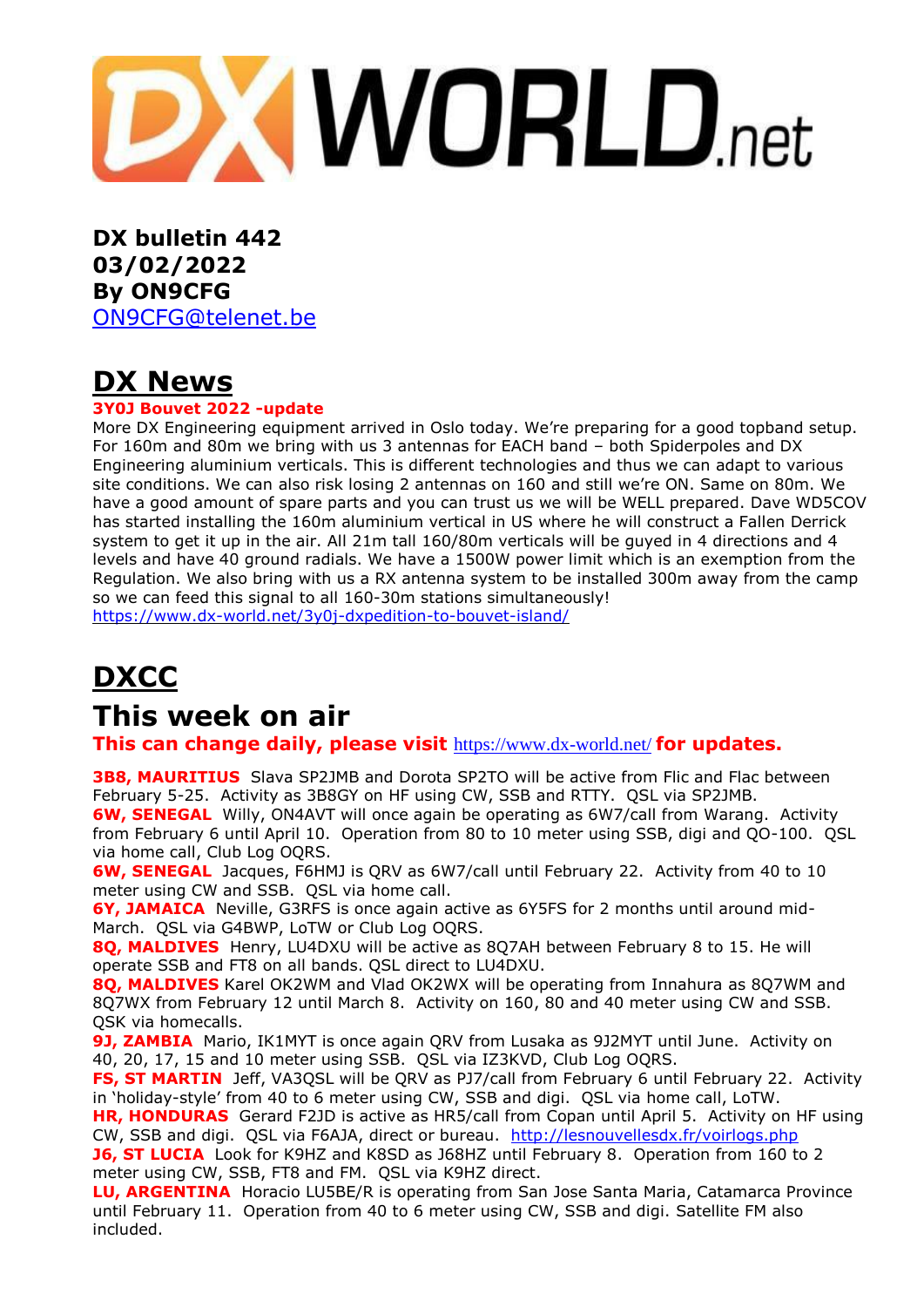**PJ2, CURACAO** Enno, PF5X is active as PJ2/call until February (maybe until the 5<sup>th</sup>). Activity from 40 to 10 meter using CW only. QSL via LoTW and Club Log.

**PJ7, ST MAARTEN** Jeff, VA3QSL is once again QRV as PJ7/call until February 6. Activity in 'holiday-style' from 40 to 6 meter using CW, SSB and digi. QSL via home call, LoTW.

**PZ, SURINAME** Axel, DL6KVA is active as PZ5KV until February 10. Activity using CW only. QSL via Club Log OQRS.

**TU, IVORY COAST** Petr OK1BOA, Petr OK1FCJ and David OK6DJ will be active as TU5PCT from February 7 until February 12. QRV from 160 to 6 meter using CW, SSB and digi. QSL via OK6DJ, OQRS and LoTW.

**V4, ST KITTS** Chuck, KG9N will be active as V4/call between February 8 and March 1. Operation on all bands and all modes. QSL via LoTW and bureau.

**V5, NAMIBIA** Gunter, DK2WH is again as V51WH and V55Y until March. QSL via DK2WH, direct or bureau.

**VP2M, MONTSERRAT** Thaire, W2APF is operating as VP2MDX until February 18. Activity from 80 to 10 meter using CW and SSB. QSL via W2APF, LoTW.

**Z2, ZIMBABWE** Tom DL7BO and Tom DJ6TF will be active as Z21A and Z22O until February 20. Operation from 160 to 10 meter using CW, SSB and digi. QSL for both calls via DJ6TF.

### **Coming up soon**

**P4, ARUBA** John, W2GD will once again be operating as P44W between February 14-21. An entry in the ARRL CW DX Contest is included. QSL via N2MM direct.

**D4, CAPE VERDE** Rob, DM4AO will be active from Ilha de Santiago as D44AO during February 13-25. QRV from 80 to 10 meter using mainly (possibly 160m) with 100w and verticals. No FT4/FT8. QSL via home call.

**HR, HONDURAS** John, AD8J will be active as HR9/call between February 12-26. Operation from 80 to 10 meter using CW, SSB and FT8. QSL via LoTW or direct.

**JD1, OGASAWARA** Sam, JE1XUZ hopes to be active as call/JD1 during his spare time between February 12-15. Operation on HF using CW, SSB and FT8. QSL via home call.

### **On the scene**

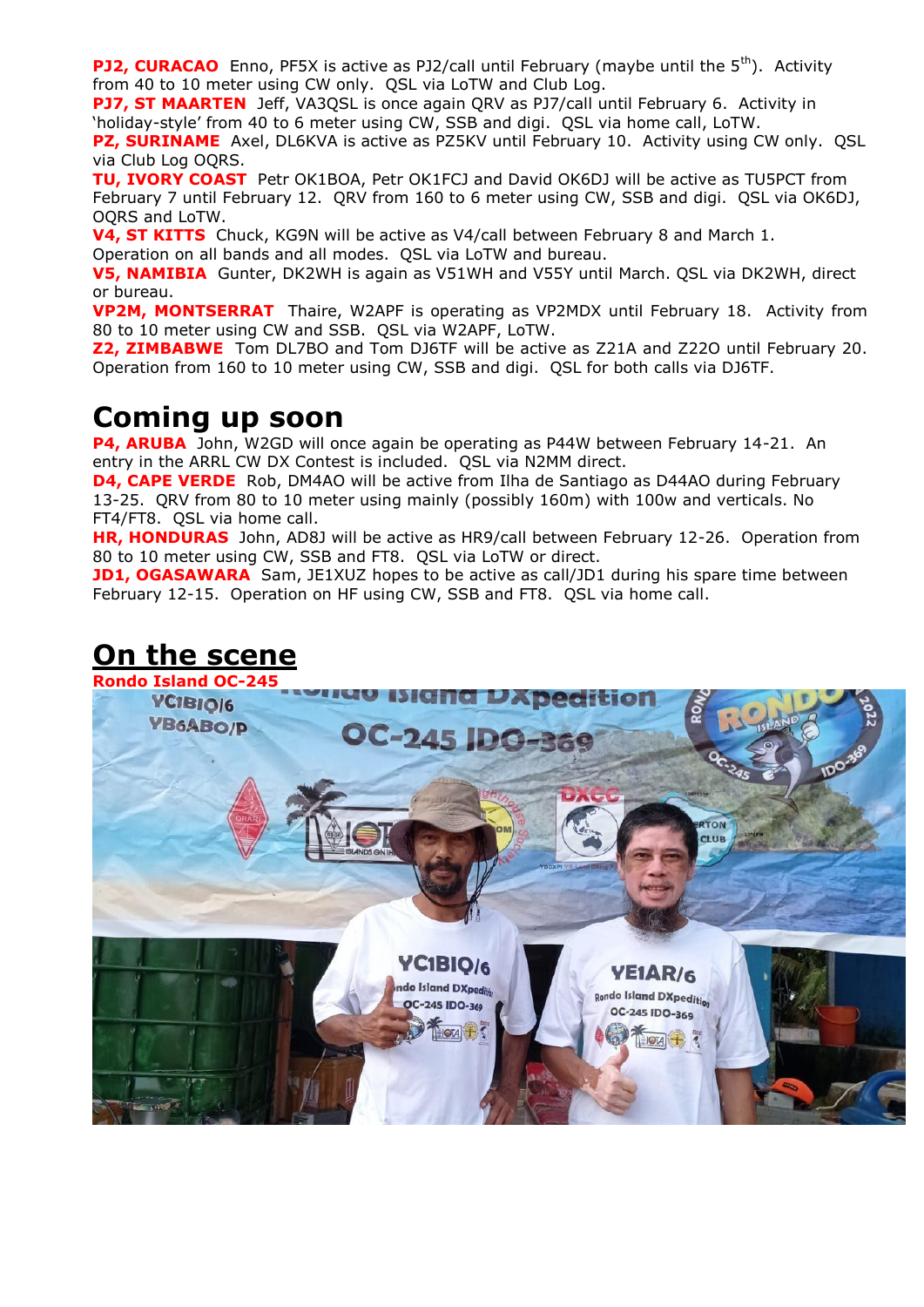# **IOTA This week on air**

### **ASIA**

**AS-200 Shodo Isl** JI3DST/5, JJ5RBH, JS6RRR/5 and JS6RRR/p (for FT8) are active from Shodo Island until February 24. Look for activity from 80 to 2 meter using CW, SSB and digital modes. QSL via operator's instructions.

#### **NORTH AMERICA**

**NA-088 Isla Escudo** Team H94IE (consisting HP8FOX, HP1JGG, HP1EJC, HP1PAR & HP1MRA) plan to be active from Isla Escudo, NA-088 during February 4-6. QRV on HF, VHF, UHF bands.

# **Coming up soon**

### **EUROPE**

#### **EU-086 Mestnyy Isl - postponed**

Apparently, Ivan R1IB had to postpone his trip from Vorkuta to Amderma (planned for February 25) meaning it's unlikely the activation will go ahead.

Depending on weather conditions, a team plans activity sometime February 2022. QRV as RI1PP for 1-2 days only. QSL via R1II. Note – RRA: RR-06-29 (new one), RDA: NO-02.

# **Antarctica base stations**

**McMurdo Station** Chris, W2RTO is now the operator at McMurdo Station, Ross Island AN-011. He arrived recently along with Tim KG5SBS. Logs will be sent regularly to QSL manager K7MT who will then upload to LoTW.

**Neumayer Station III** Felix, DL5XL is once again active as DP1POL until mid-February. Operation mainly on 15 and 30 meter using CW and FT8.

# **DXCC timeline**

#### **DXWORLD**<sub>net</sub> **FEATURED DXPEDITIONS TIMELINE** Last update: February 1, 2022 VP2MDX KP3RE J68HZ D44AO PZ5KV 8Q7WM TO<sub>4</sub>A 721A Z220 PJ7AA **TU5PCT** 8Q7WX 3B8GY **J88PI** 6W7/ON4AVT 8Q7AH OX7AM V4/KG9N  $\mathbf{1}$ 2 3 5 6 7 8 9 10 11 12 13 14 15 16 17 18 19 20 21 22 23 24 25 26 27 28 4 **FEBRUARY** Edited by MM0NDX (cc) IK8LOV Max Laconca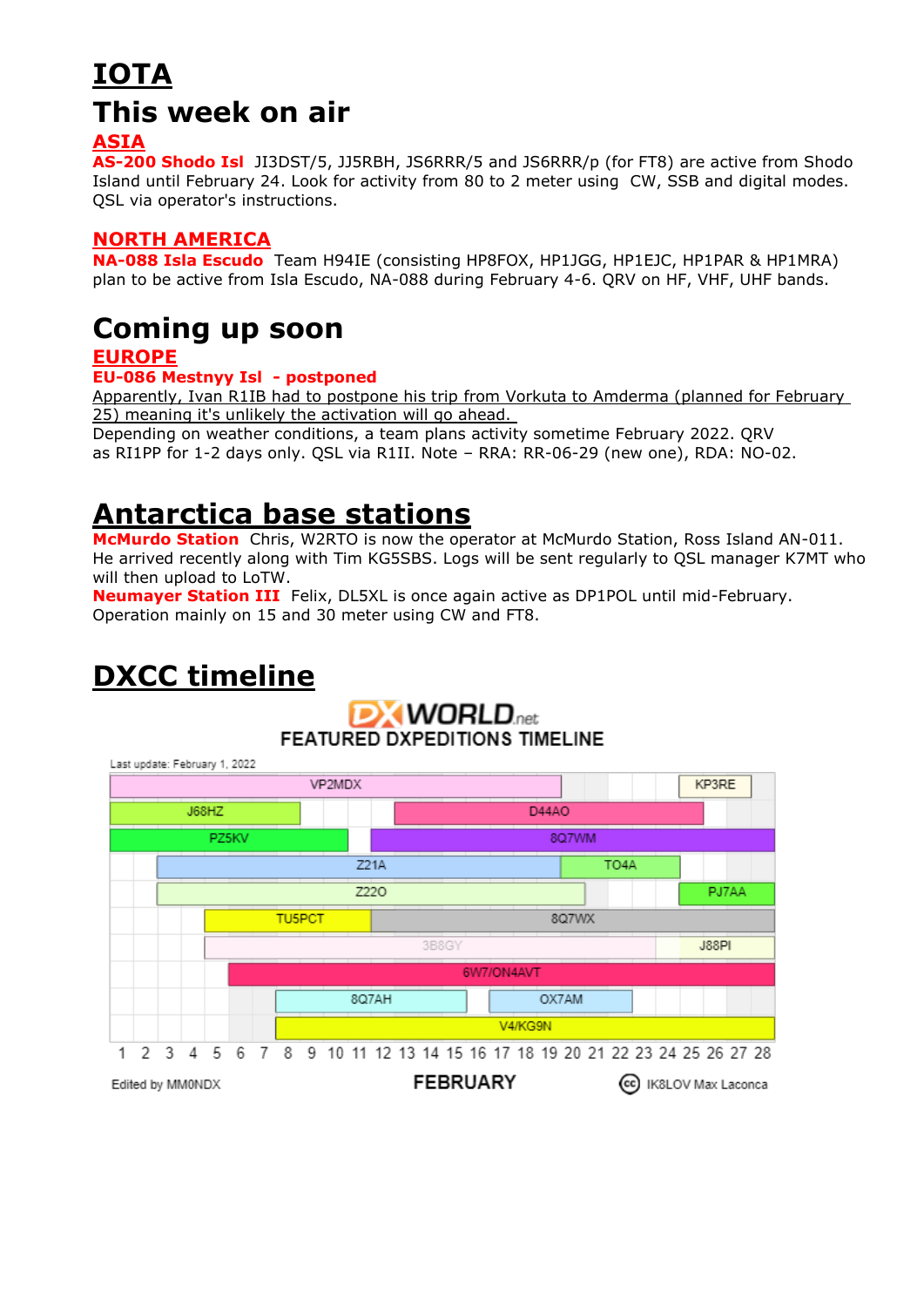### **ANNOUNCEMENTS Announced DX** *THE NEWCOMERS*

**C5, THE GAMBIA** Don, G3XTT will be operating as C56DF between March 9-18. Operation on HF using CW. An entry in the BERU contest is included. QSL via home call, Club Log.

**C5, THE GAMBIA** Look for C5C once again from May 22 until June 7. Operators are Abdel M0NPT, Gerard F5NVF and Luc F5RAV. A side trip to Bijol Island is possible. More to follow. **FM, MARTINIQUE** Yuri, VE3DZ will be QRV as TO4A and FM/call between February 19 and February 24. An entry in the ARRL DX CW contest as TO4A is included. QSL via home call, Club Log.

**PJ2, CURACAO** Andy, DK5ON will once again be active as PJ2/call from March 1 until March 17. Activity from 160 to 6 meter using CW, SSB and digi. QSL via home call, direct or bureau, LoTW or Club Log OQRS.

**PZ, SURINAME** Markus DJ4EL and Joerg DJ1JB will be active again as PZ5GE and PZ5GL between February 19 and March 1. Combined with a side trip to SA-092 as PZ5G. Running from the mainland with 2 stations from 40 to 10 meter using SSB.

### *THE REMINDERS*

**3A, MONACO** Team 3A3A will be QRV during the CQWW SSB contest 2022, more to follow. **5H, TANZANIA** Roman, RA/3W3RR (ex-9Q9RR) has announced plans to be active from Zanzibar island, AF-032. Currently no set dates as to when 5H1RR activity may happen due to COVID-19. More info to follow in due course..

**8Q, MALDIVES** Nobby, G0VJG will be active from Innahura island as 8Q7CQ during March 4-18. Activity from 80 to 10 meter (including 60m), SSB using a Butternut HF6V and dipole. Participation in the ARRL DX SSB contest. QSL via M0OXO.

**A3, TONGA** Stan LZ1GC and Ivan LZ1PM will be operating as A35GC sometime in 2022.Activity from 160 to 10 meter using CW, SSB, RTTY and FT8. Logs uploaded during the DXpedition to Club Log. QSL via LZ1GC OQRS, direct or bureau.

**CY0, SABLE ISL** Permission for a DXpedition has been authorized with the team: WA2DAN, N2IEN, K5DHY, K5YY, K4UEE, WW2DX, AA4NC, N8AA, N2TU. The CY0C Sable Island DXpedition team will be active sometime 2022 depending Covid.

<http://cy0dxpedition.net/index.html>

**D4, CAPE VERDE** Oliver DJ5QW will be operating as D4CW and D44DX between February 19 and March 2. Activity from 80 to 10 meter using CW and SSB. QSL via bureau.

**D6, COMOROS** Dates still to be determined but D60AE will be on air sometime 2022. A multinational 12 operators team of the F6KOP Radioclub will be with 5 stations in CW, SSB, RTTY and FT8/FT4 modes from 160 to 10 meter  $+$  QO-100.

**E6, NIUE** Stan LZ1GC and Ivan LZ1PM will be operating as E6AM during October-November. Activity from 160 to 10 meter using CW, SSB, RTTY and FT8. Logsuploaded during the DXpedition to Club Log. QSL via LZ1GC OQRS, direct or bureau.

**FO0, AUSTRAL ISL** Jacek, SP5EAQ will be operating from Rimatara Island during March. Operation as FO/call and TX5AQ (CQWW WPX) on HF using SSB only. This is all depending the Covid pandemic.

**FO0, AUSTRAL ISL** Haru, JA1XGI will be QRV as FO/call during November . Schedule depending Covid situation. Operation from 160 to 10 meter using CW and digi. QSL via LoTW.

**FO0, AUSTRAL ISL** A team of seven experienced DX-pedition / contest operators will activate Raivavae (Austral Islands) OC-114, French Polynesia as TX5N from April 15 to April 29. Team members are: Rob N7QT, Walt N6XG, Heye DJ9RR, Gene K5GS, Steve W1SRD, Melanie N7BX and Doris K0BEE. Operation from 160 to 10 meter using CW, SSB and digital.

**FP, ST PIERRE & MIQUELON** Chris, VO1CH updates DX-World that due to Covid-19,the TO5T DXpedition to St Pierre & Miquelon has been postponed sometime in 2023. Activity from 160 to 6 meter using CW, SSB and FT8. <http://www.to5t.com/>

**FS, ST MARTIN** The TO9W team will once again be QRV from November 30 until December 9.

**FS, ST MARTIN** Peter, G4SHO will soon be active in 'holiday-style' as FS/call. Operation on HF. QSL via LoTW.

**FS, ST MARTIN** Look for Pier, FS/W1NA and Marco, FS/KC9FFV in future activity during various periods next year. QRV in 'holiday-style' from 40 to 6 meter using SSB and FT8. QSL both call via IZ1MHY, LoTW.

**FT/W CROZET ISL** After many months of efforts and negotiations, the TAAF (the body in charge of the FTs administration) has granted permission for a one-man nearly 3-month operation from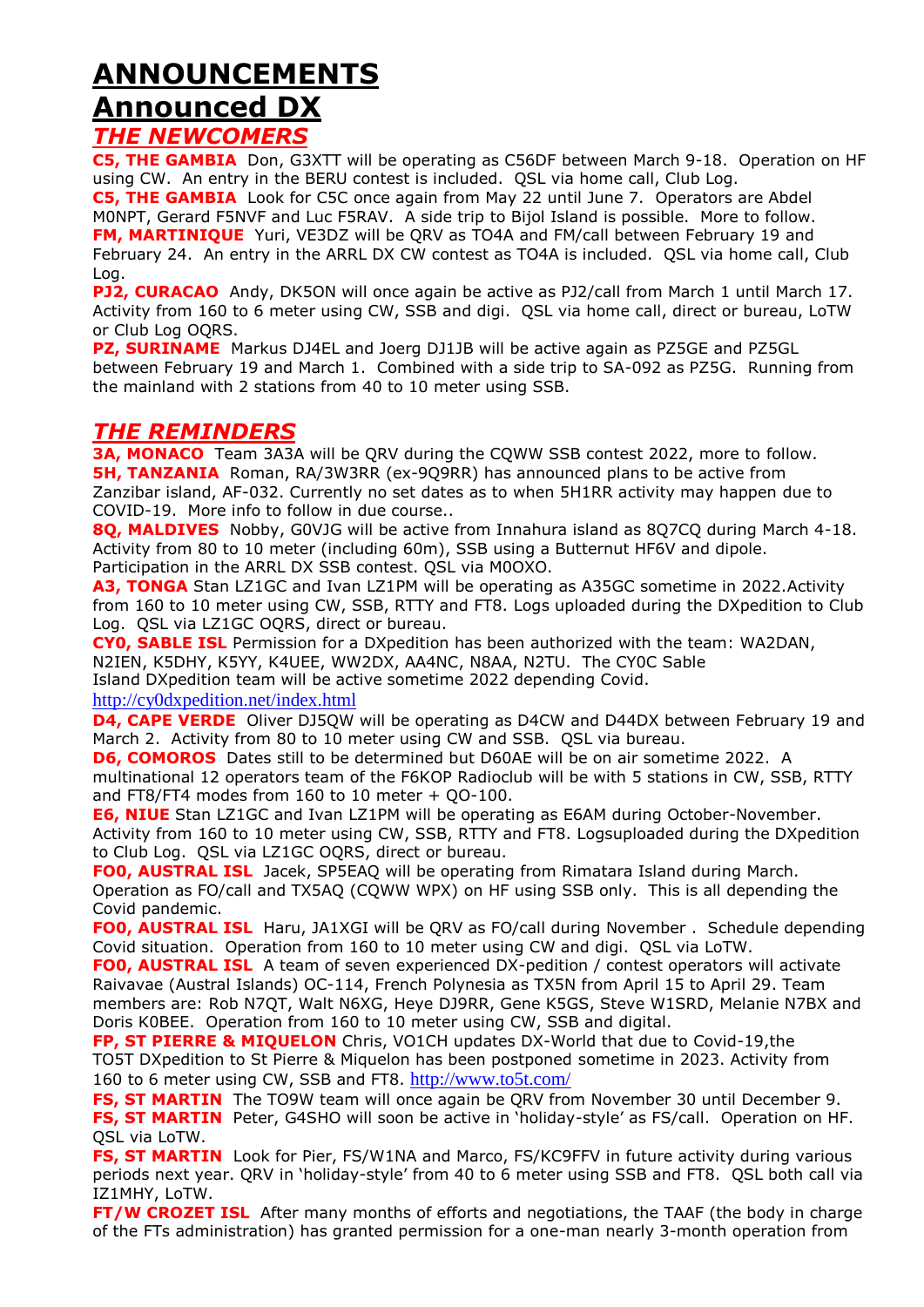Crozet Island to Thierry F6CUK, from mid-December 2022 to mid-March 2023 (be patient!) Exact dates will come just prior to the operation. The last activity from Crozet was in 2009 by Florentin F4DYW as FT5WQ. <http://crozet2022.r-e-f.org/>

**FW, WALLIS & FUTUNA** Tom, KH0/KC0W informs: due to Covid this trip will be postponed. As soon the situation changes Tom will let us know when he departs Saipan.

**J6, ST LUCIA** J69DS, K9HZ, KA4RRU, WA4PGM and W0CN will be active from Soufriere, St Lucia as J68HZ during March 1 to March 7. QRV from 160 to 10 meter, an entry in the ARRL DX SSB Contest is included. QSL via K9HZ direct, LoTW, Club Log OQRS.

**J8, GRENADINES** Brian, GW4DVB will be operating as J88PI from Palm Island during February 24 and March 8. Activity from 40 to 6 meter using mainly SSB and FT8.QSL via home call.

**JT, MONGOLIA** Mats, SM6LRR will be active as JT4RR/P sometime March, April and July, August from the South Gobi Desert. This will be an extreme portable operation under difficult circumstances. QSL via EA5GL, LoTW.

**JW, SVALBARD** Team JW0X/JW100QO will be operating with 5 stations during April 19-26. The challenge is making the first QO-100 contacts. ON4CKM Cedric, ON4DCU Patrick and ON5UR Max will make a rugged snowmobile ride of almost 100 km in temperatures of -20 $\degree$  – 25 $\degree$  Celsius to reach their goal. Kapp Linné is the only place in the area that allows a view of the QO-100 satellite at only 3° above the horizon. Svalbard also lies on the edge of the satellite area (footprint), which makes the challenge even greater. We want to give as many radio amateurs as possible the opportunity to work this first QO-100 DXpedition. For this unique challenge we also have a special callsign JW100QO.

**JW, SVALBARD** Max, ON5UR and team will be active as JW5E between April 18 and April 29. More to follow soon. QSL via M0URX.

**JX, JAN MAYEN** Helge, LB4MI recently listed this particular callsign on the QRZ.com database. He mentions to DX-World that more info may become available in a few weeks' time, and there is a chance the trip will happen. QRX..

**JX, JAN MAYEN** Stian, LB5SH will once again be active as JX/call late June for about 5 days. Operation primarily SSB and FT8. More to follow.

**KH0, NORTHERN MARIANA ISL** BJ, WA7WJR (ex-XV9WJR) hopes to be active from Saipan / Tinian during April / May. Activity depends on Covid protocols and if quarantine is still required by then the trip will be cancelled or postponed. If QRV he will operate CW, SSB & RTTY (no SSB) on 40-20-17-15m. QSL via home call, LoTW.

**KH2, GUAM** Look for BJ as KH2/WA7WJR during March. Activity depending the Covid pandemic. Operation on 40, 20, 17 and 15 meter using CW, SSB and RTTY. QSL via home call, LoTW.

**KH4, MIDWAY ISL** Ron, KH6DV announces a trip to Midway for about 2 weeks (if the COVID 19 is under control). Midway Atoll is #14 on the Clublog most wanted list and has not been active for some time. The aircraft used for the logistics flights has been downsized and visitors are no longer allowed to fly to the island. More to follow.

**KH8, SWAINS ISL** Due to the Covid-19 pandemic it is still impossible to travel to Swains Island. Alex Jennings (owner of island) and the team will start planning again sometime March 2023.

**OX, GREENLAND** OX7AKT and OX7AM will go to Kangerlussuag between February 17 and February 22 as OX7AM. An entry in the ARRL DX CW contest is included.

**P2, PAPUA NEW GUINEA** A DXpedition will take place in honor of the 175<sup>th</sup>anniversary of the Nikolay Miklouho Maclay. More to follow. QSL via RM0L.

**PJ5, ST EUSTATIUS** John, W5JON will once again be operating as PJ5/call during April 26 and May 4. Operation from 60 to 6 meter using SSB and FT8.

**PJ7, SINT MAARTEN** Tom, AA9A will once again be active as PJ7AA between February 26 to March 26. QRV from 80 to 10 meter using CW, SSB, FT8. All QSOs will be uploaded to LoTW and Club Log.

**PJ7, ST MAARTEN** Ed, N2HX will once again be active as PJ7PL during the ARRL SSB DX contest (March 5-6). Due to Covid this may change at short notice.

**PY0F, FERNANDO DE NORONHA** We have no firm dates on this activity, but Rodrigo PY2KC mentions he will try to be active from Fernando da Noronha sometime in 2022 as PY0FFF. Activity depends on Covid situation.

**PZ, SURINAME** Fox, PD0FOX will be active as PZ5JT during spring 2022 from Zanderij. He is going there for jungle training with the 11 Air Assault Brigade. Operation on 20, 17, 15 and 10 meter. More to follow.

**TL, CENTRAL AFRICAN REPUBLIC** The Italian DX Team will be operating as TL8AA(CW, SSB and RTTY) and as TL8ZZ (FT8) sometimes spring 2022. Activity with 7 operators and 4 stations from 160 to 6 meter. More to follow.

**V3, BELIZE** Look for V3T during the ARRL International CW DX contest (Febr 19-20). QSL via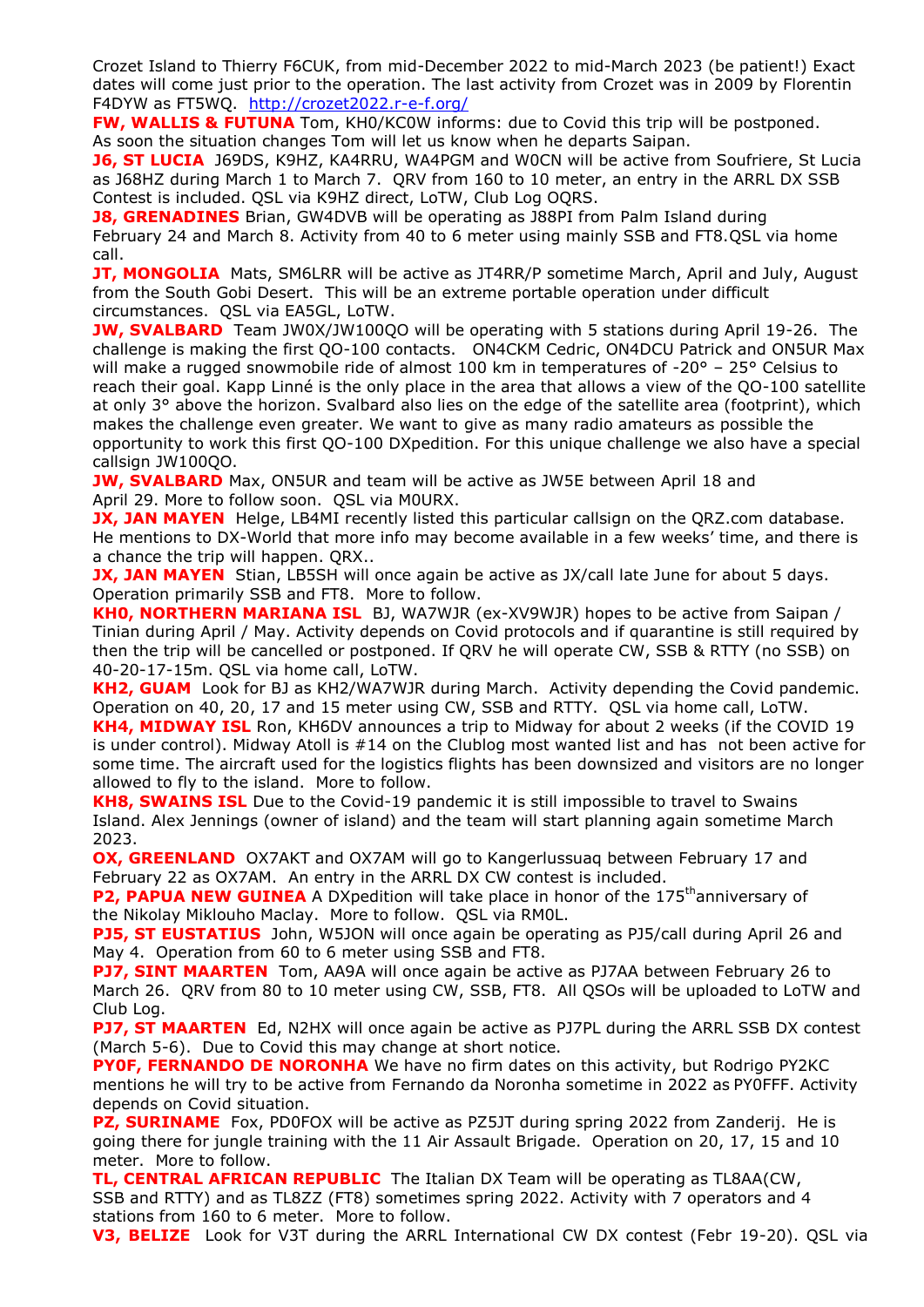WC0W.

**VK9C, COCOS KEELING ISL** Zeljko, VK6VY together with VK6CQ, VK6SJ and perhaps others will be operating as VK9CM between October 26 and November 3. Activity from 160 to 10 meter using CW, SSB and FT8. An entry in the CQWW SSB contest is included as VK9C. QSL via EB7DX. **VP2M, MONTSERRAT** Team VP2MSS will be active from Montserrat during the ARRL DXCW Contest (February 19-20). QSL via K1QX or LoTW.

**VP2V, BRITISH VIRGIN ISL** Dario, KP4DO will be operating from Tortola as VP2V/call. Dates not yet mentioned. More to follow.

**VP5, TURKS & CAICOS** Dave, K0KQ will be QRV as VP5/call from Grand Turk in March 2022. Operation on HF using an end-fed wire in a palm tree. QSL via LoTW.

**VP5, TURKS & CAICOS** Ross W2TT and John AF3K will be operating as VP5/calls during March 23-29. Activity in 'holiday-style' from 80 to 6 meter using CW, SSB and digi. QSL via Club Log. **VP9, BERMUDA** Jeff, N6GQ will be operating as VP9I during the ARRLD DX CW Contest(February 19-20). QSL via WW3S.

**XT, BURKINA FASO** Max, DK1MAX will once again be active as XT2MAX between April 7 and April 20. Operation in 'holiday-style' using CW and digi. QSL via EA5GL. Activation depending COVID.

**YN, NICARAGUA** Robert, DL7VOA will be QRV from Guacalito de la Isla as YN5AO. Dates are still in planning phase due to COVID. Operation in 'holiday-style' with a focus on the low bands. QSL via Club Log OQRS. <https://www.qrz.com/db/YN5AO>

**ZF, CAYMAN ISL** Look for KO7SS as ZF2SS during the ARRL DX CW Contest (Feb 19-20). Vertical and wire antennas. QSL via LoTW. Single op, low power activity.

# **Announced IOTA**

### *THE NEWCOMERS*

#### **ASIA**

**AS-050 Isachenko Isl** According to EU7A, the R150WS team will try to visit Isachenko island, AS-050 while enroute to AS-104. They will sign RI0BI if QRV from there.

### **SOUTH AMERICA**

**SA-092 Papegaaien Isl** Markus, DJ4EL will once again be active as PZ5G between February 23- 26. Operation from 80 to 10 meter using CW and SSB.

### *THE REMINDERS*

#### **ASIA**

**AS-104 Rykacheva Isl** Igor, UA9KDF recently tweeted that RT9K team plan activity from Rykacheva Island as R150WS. Dates not yet set but sometime during the period March 1 to April 30. Upates to follow..

**AS-107 Samet Isl** E20AX/p has had to postpone the activation of Samet Island that was originally scheduled for 8-10 January 2022 because of the Omicron outbreak. A new date is yet to be set.

**AS-140 Char Kukri-Mukri** The S21DX will once again be active during November 2022. They plan multiple stations from 80 to 12 meter. More to follow.

#### **EUROPE**

**EU-181 Sveti Ivan Isl** During the IOTA contest 2022 (July 30-31), a joint Bulgarian Greek team will be active as LZ0KP. QSL via SV2CLJ.

**EU-189 Isle of Rockall** A team with Nobby G0VJG will be operating as MM0UKI/P from the most inhospitable places on Earth. Plan is to be QRV from June 6 until June 19. Nobby will be the sole operator for 1-2 days depending the weather. QSL via M0OXO, OQRS. <https://www.rockall2022.org/>

#### **NORTH AMERICA**

**NA-070 Kiska Isl** The postponed KL7RRC IOTA DXpedition to Kiska Island has been rescheduled and is now expected to take place on July 4-11. The team includesN3QQ, N6XG, N7QT, NL8F and W8HC. QSL via N7RO.

**NA-249 Vieques Isl** Team KP3RE will be operating between February 25-27. Operation on all bands and all modes. QSL via QRZ.com instructions.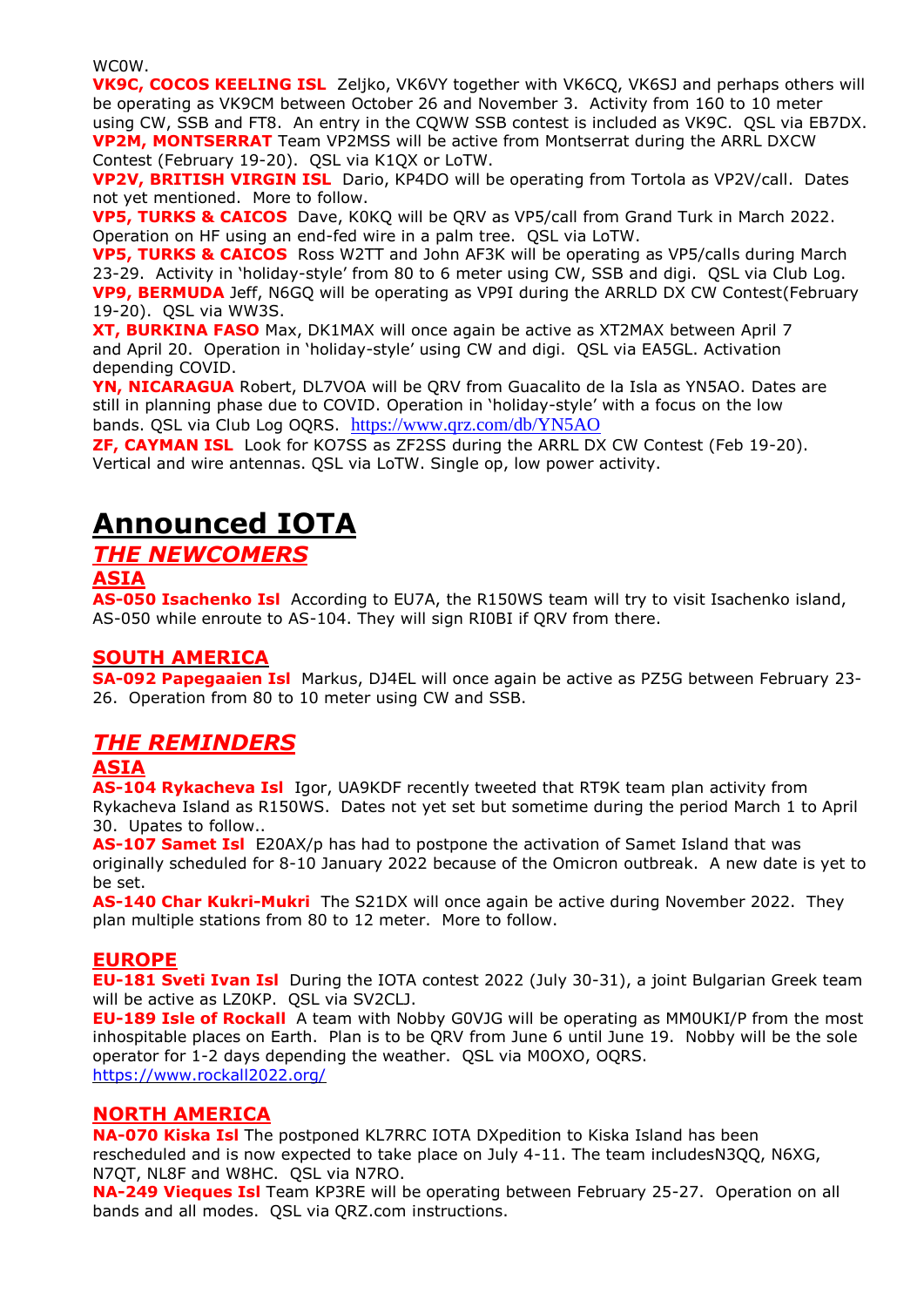### **OCEANIA**

**OC-012 Yap Isl** Tom, KC0W has plans to be active from Yap Island as V63COW. Exact dates will be announced as soon as travel restrictions to Micronesia are lifted. QRV on HFusing only CW. QSL via home call, no LoTW.

**OC-037 New Zealand Sub Antarctic Islands (Campbell Island)** The Perseverance DX Group (PDXG) has some unfinished business. Several members participated on the 2012 ZL9 activation that was cut short by weather. After their successful VP8PJ South Orkney Islands 2020 DXpedition, PDXG is pleased to announce their intention to activatethe New Zealand Sub-Antarctic Islands (ZL9), Campbell Island. Club Log #24 most wanted, in the 2022 timeframe.

The plan includes 160-10m operation, CW/SSB/RTTY/FT8, with emphasis on 160, 80, 60, 40 and propagation dependent, 12 and 10 meters. However, the Covid-19 lockdown has caused significant delays and uncertainty.

# **Special calls**

### *THE NEWCOMERS*

**7Z, SAUDI ARABIA** The Saudi Foundation Day is the anniversary of the founding of the Saudi state, and it falls on February 22 of each year. On January 27, 2022, King Salman bin Abdulaziz issued a royal order that February 22 of every year be a day to commemorate the founding of the Saudi state, in the name of the founding day, and it becomes an official holiday, and this day corresponds to the date of Jumada Al-Awwal 30 of 1139 AH, based on what historians concluded According to historical data that occurred during that period and witnessed the assumption of Imam Muhammad bin Saud rule in Diriyah and many achievements during his reign. SARS (Saudi Amateur Radio Society) is activating these three callsigns **HZ3FD**, **7Z3FD** and **8Z3FD** on this great historical occasion.

**9K, KUWAIT** Members of the Kuwait Amateur Radio Society (9K2RA) will be active as **9K9NLD** on 1-28 February. The special callsign celebrates both Kuwait National Day (25 February) and Liberation Day (26 February). (TNX 425DX)

**A6, UNITED ARAB EMIRATES** King Salman of Saudi Arabia issued a Royal Order announcing that February 22nd will be known as Founding Day of Saudi Arabia. Stations in the United Arab Emirates – **as well as [Saudi](https://www.dx-world.net/7z3fd-8z3fd-hz3fd-saudi-arabia/)** – will also celebrate this day and will QRV from February 19-25, 2022 with the following stations:

**A60SFD** Op. EARS Station QSL: EA7FTR **A60SFD/0** Op. A61Y QSL: EA7FTR **A60SFD/1** Op. A61M QSL: A61BK **A60SFD/2** Op. A61Q QSL: EA7FTR **A60SFD/3** Op. A61FK QSL: A61BK **A60SFD/4** Op. A61BK QSL: A61BK **A60SFD/5** Op. A61DD QSL: EA7FTR **A60SFD/6** Op. A61QQ QSL: A61BK **A60SFD/7** Op. A61AY QSL: DIRECT **A60SFD/8** Op. A65GC QSL: DIRECT **A60SFD/9** Op. A61BR QSL: EA5ZD **A60SFD/10** Op. A61ZX QSL: IZ8CLM **A60SFD/11** Op. A65BR QSL: DIRECT **A60SFD/12** Op. A61NN QSL: EA7FTR **A60SFD/13** Op. A65GD QSL: Direct **A60SFD/14** Op. A65GJ QSL: Direct **A60SFD/15** Op. A61FJ QSL: LZ1YE

**F, FRANCE TM20KFZ** is the special callsign that members of the Club Radioamateurs Scientifique de la Haute-Vienne (F8KFZ) will be using during seven weekends between 5-6 February and 25-26 June to celebrate the club's 20th anniversary. QSL via the bureau. (TNX 425DX)

**OZ, DENMARK** Special event stations **OZ50HRH** and **OX50HRH** (from Greenland) will be QRV on 5 February to celebrate the 50th birthday of H.R.H. the Crown Princess Mary of Denmark. Look for activity on all bands SSB, CW and digital modes. QSL via Club Log's OQRS, or via OZ1ACB. A special award will be available for working OX50HRH and OZ50HRH/ xx stations with different suffix extensions. (TNX 425DX)

**PA, THE NETHERLANDS** The VERON section Midden- en Noord-Limburg (A31) celebrates its 75th anniversary in 2022 with the callsign **PI75LIM**. QSL via bureau. (TNX DXNL) **PA, THE NETHERLANDS** Cor, PA3FOE will be active as **PA6ANT** from 29 January to 6 March,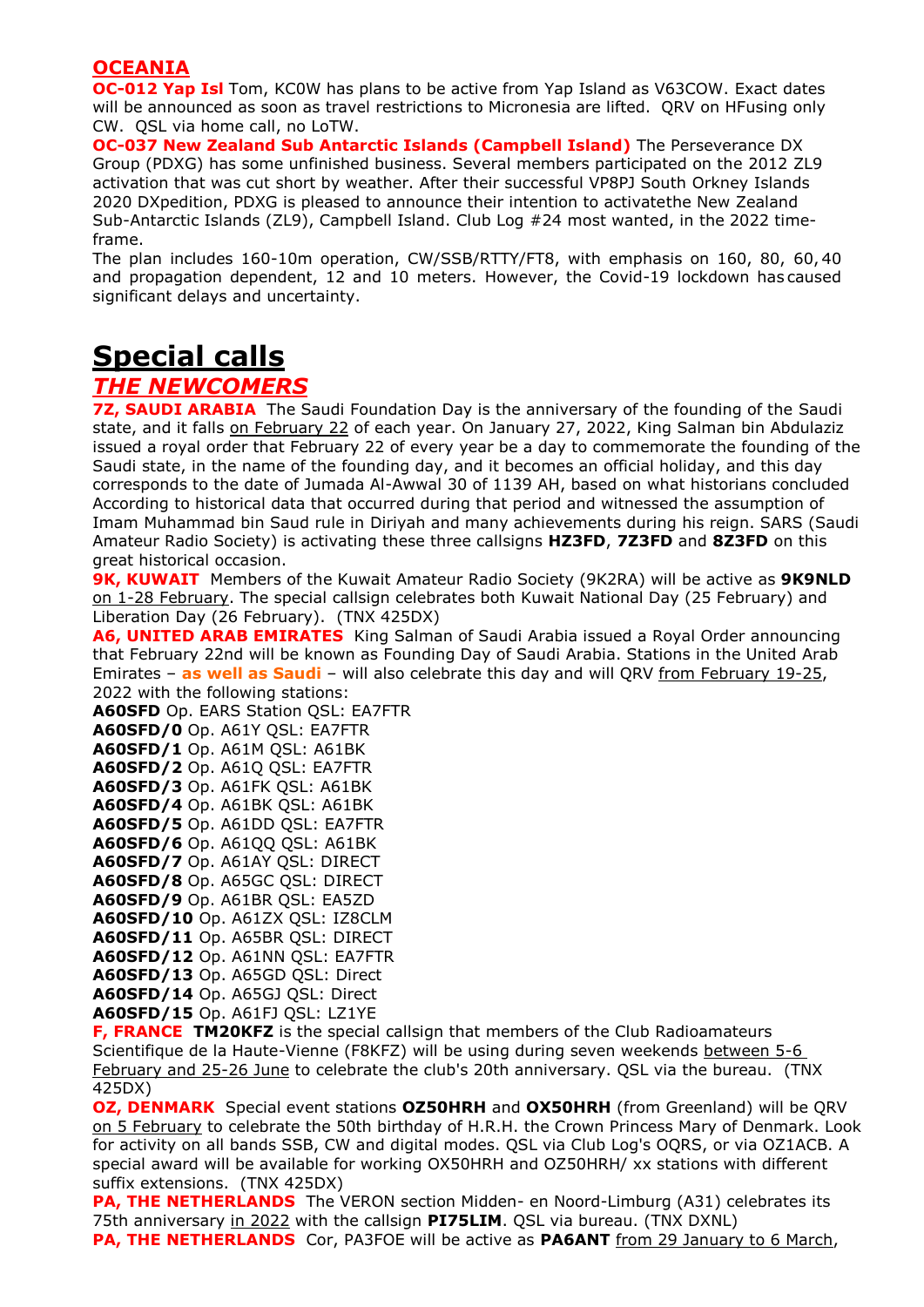including the 19th Antarctic Activity Week (21-27 February). He will be QRV from his home QTH in Sliedrecht. QSL via LoTW, eQSL, or via home call. Also active from the Netherlands during the AAW will be Rob, PA0RDY as PF88ANT (QSL via home call, direct preferred). (TNX 425DX) **VK, AUSTRALIA** Between 30 January and 31 December amateur radio operators across Australia will be using the special event callsign **VK90ABC** to celebrate the 90th anniversary of the Australian Broadcasting Corpo- ration, launched on 1 July 1932. QSL via LoTW and eQSL; neither direct nor bureau cards will be available. (TNX 425DX)

**W, USA** The special event stations **K9L** and **W9L** celebrate Abraham Lincoln's birthday from Feb. 7 to 14. QSL via direct, see qrz.com. (TNX DXNL)

### *THE REMINDERS*

**3A, MONACO** Members of the Association of Radio Amateurs of Monaco (ARM) plan to be active as **3A5M** to commemorate the 100th anniversary of the death of Prince Albert 1 of Monaco (1848- 1922). QRV on HF bands, CW/SSB/Digi during the period April 1 to May 31.

**9A, CROATIA 9A652AA** and **9A655AX** are the special callsigns that Tom, 9A2AA and Josip, 9A5AX will be using throughout 2022 to mark their 65th year in amateur radio. QSL via home calls. (TNX 425DX)

**9A, CROATIA 9A302AA** is the callsign that Tom, 9A2AA is using until 13 July to celebrate the 30<sup>th</sup> anniversary of Croatia's independence. QSL via 9A2AA. (TNX 425DX)

**DL, GERMANY DP44WCA** (special DOK 44WCA) will be used for WWFF and WCA

activations until April 17. All QSOs will be confirmed automatically with a card.(TNX DXNL) **DL, GERMANY** Club station DL0IMO will operate special callsign **DR50BAWA** throughout 2022 to celebrate the 50th anniversary of the DARC's Intruder Monitoring Service (https://www.intrudermonitoring.de/). QSL via the bureau. Started in 1972 and formerly known as Bandwacht, the Intruder Monitoring is the German branch of the IARU Monitoring System, whose primary objective is the search, classification, identification and initiation of steps leading to the removal from amateur bands of radio signals of non-amateur stations causing harmful interference to the amateur services. (TNX 425DX)

**DL, GERMANY** The DARC club Hanau (DOK F09) celebrates 85 years of amateur radio in their city with the special DOK 85AFHU for their club callsign **DL0HO** during 2022. QSL via bureau. (TNX DXNL)

**DL, GERMANY** The DARC club Telgte (DOK N44) celebrates its 44th anniversary in 2022 with the callsign **DP44N44T** (special DOK 44N44). An award is also available. QSL via bureau. (TNX DXNL)

**DL, GERMANY** During 2022, look for **DB50AFZ** for the 50th anniversary since the Deutscher Amateur Radio Club (DARC) relocated from Kiel to the Amateurfunk-Zentrum (Amateur Radio Centre), the newly built headquarters in Baunatal. All QSOs will be confirmed automatically via the bureau; direct cards via DL2VFR. (TNX 425DX)

**DL, GERMANY DF40BGK** is active during 2022 for the 40th anniversary of DARC Ortsverband Bergkamen. QSL via the bureau, LoTW and eQSL. (TNX 425DX)

**DL, GERMANY DK050BN** is QRV during 2022 for the 50th anniversary of Contestgruppe Bingen (DK0BN) QSL via the bureau, LoTW, direct cards via DK5PD. (TNX 425DX)

**DL, GERMANY** During 2022, DL60LINDAU is active for the DARC Ortsverband Lindau-Westallgau's 60th anniversary. All QSOs will be confirmed automatically via the bureau, direct cards via DL1CBQ. (TNX 425DX)

**DL, GERMANY** Look for **DL73AFUG** during 2022 for the 73rd anniversary of the first Amateurfunkgesetz (AfuG), the German amateur radio regulations that came into force on 23 March 1949. QSL via operator's instructions. (TNX 425DX)

**DL, GERMANY DL75DRG** is QRV until end 2022 for the 75th anniversary of DARC Distrikt Ruhrgebiet. QSL via operator's instructions. (TNX 425DX)

**DL, GERMANY DL75HIL** is active until end 2022 for the 75th anniversary of DARC Ortsverband Hilden (DL0HIL/DL0CK). QSL via the bureau, LoTW and eQSL. (TNX 425DX)

**DL, GERMANY** Special callsign **DM60CSJ** is active until end July for the 60th anniversary of Club Station Jesewitz (DL0SAX). QSL via the bureau and eQSL, direct cards via DL2VM. (TNX 425DX) **DL, GERMANY** The special event station **DR125MB** (special DOK 125MB) draws attention to the Muengsten Bridge, Germany's highest railway bridge, built 125 years ago. QRV until November 30. QSL via bureau, LoTW, DD3JN (d). (TNX DXNL)

**EA, SPAIN** URE San Fernando (EA7URF) is participating in the official celebrations for the 500th anniversary of the first circumnavigation of the Earth [425DXN 1467]. The 9th in a series of AM500 special event stations representing a milestone of the voyage will be **AM500TOR**, to be active on 19-27 March to memorialize the longest and most perilous stage of the return voyage ("tornaviaje") to Spain of the ship 'Victoria' under the command of Juan Sebastian Elcano from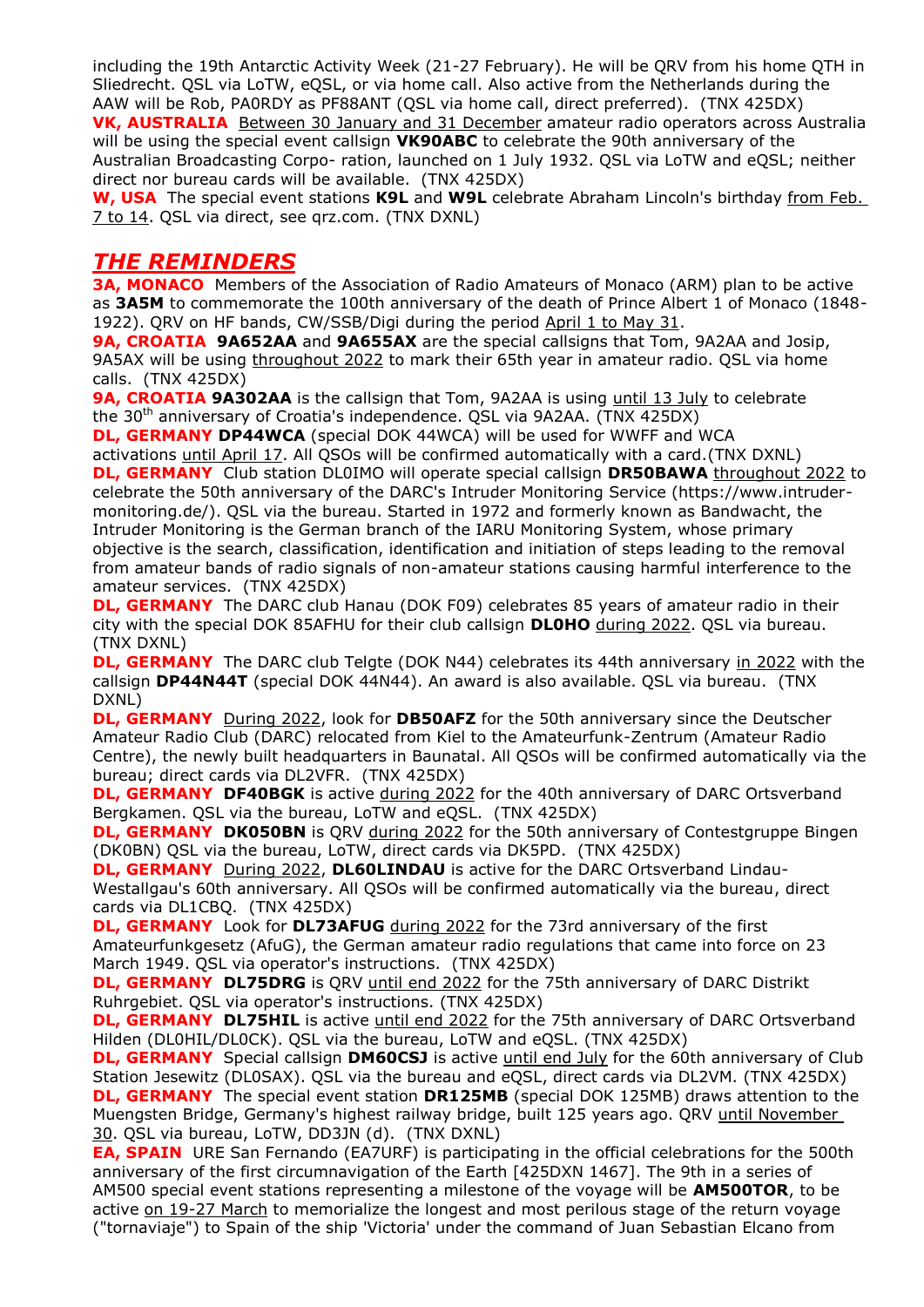Timor to Cape Verde (7 February-9 July 1522). QSL via EA7URF, LoTW and eQSL. (TNX 425DX) **EI, IRELAND**Special callsign **EI90IRTS** will be activated throughout 2022 to celebrate the 90th anniversary since the founding of the Irish Radio Transmitters Society, Ireland's IARU society. QSL via EI6AL. (TNX 425DX)

**F, FRANCE** Look for special event station **TM19AAW** to be on air from 7 to 22 February 2022. Activity is to celebrate the 19th Antarctic Activity Week. All info on this event on <http://www.qrz.com/db/TM19AAW>

Operation will be made by François F8DVD from his Qth of Mâcon in east part of France, 60 km North of Lyon (JN26JH). The new reference for WAP program is 344. Operations will be on HF band from 10 to 40 meters. QSL via F8DVD, Direct (SAE + 2 USD) or via Buro.

**G, ENGLAND** Special event stations **GB1900HA** (operated by M0MNE) and GB1900HW (operated by M0TKF) will be active between 24 January and 23 December for the 1900<sup>th</sup> anniversary since the beginning of the construction of Hadrian's Wall (https://1900.hadrianswallcountry.co.uk/). QSLs via Club Log's OQRS and LoTW. A former defensive fortification which marked the boundary between Roman Britannia and unconquered Caledonia to the north, Hadrian's Wall is the largest Roman archaeological feature in Britain, and has been inscripted on the UNESCO World Heritage Site List since 1987. (TNX 425DX)

**G, ENGLAND GB100BBC** is the special callsign celebrating the 100th anniversary of the British Broadcasting Corporation throughout 2022. The BBC was formed on 18 October 1922, and daily radio broadcasts began on 14 November. GB100BBC will be on air from the BBC Radio Group's shack at BBC Broadcasting House in central London, as well as from other BBC premises and members' home QTHs around the UK. QSL via the bureau, LoTW and eQSL; direct cards will not be accepted. (TNX 425DX)

**GM, SCOTLAND** PS Waverley is the world's last seagoing paddle steamer. It's also her Diamond Jubilee in 2022. To celebrate this milestone, Col MM0NDX and Frank MM0HST plan to be active **/MM** in mid-2022. Possibly one or two others will join them (to be determined after January). A meeting with the Waverley Steam Navigation Company in Glasgow, Scotland has been arranged for the middle of January 2022 whereby a route / itinerary will be confirmed. It's very likely the voyage will take place off the west coast of Scotland.

**HB9, SWITZERLAND HB50SH** is the special callsign that members of USKA Schaffhausen, HB9SH (https://www.hb9sh.ch/) will be using during 2022 to celebrate their club's 50th anniversary. QSL via LoTW, paper cards will be available only for QSOs made during the Helvetia Contest (23-24 April). (TNX 425DX)

**I, ITALY** To promote the World Radiosport Team Championship to be held in Italy in July 2022, twelve special callsigns are activated until the end of the IARU HF Championship (10 July at 11.59 UTC). Look for **II1WRTC, II2WRTC, II3WRTC, II4WRTC, II5WRTC, II6WRTC, II7WRTC, II8WRTC, II9WRTC, II0WRTC, IR1WRTC** and **IO0WRTC** (the latter from Sardinia) to be QRV on the HF bands CW, SSB, RTTY and FT8. A certificate for QSOs made with special stations will be available. (TNX 425DX)

**I, ITALY** Look for **II8CAP** until end 2022, this to celebrate the city of Procida, the Italian Capital of Culture 2022. Operation on HF using CW, SSB and FT8. QSL via IC8ATA.

**I, ITALY II2IDT** is the special callsign celebrating the 10<sup>th</sup> anniversary of the Italian DXpedition Team. Look for activity on 160-10m SSB, CW and FT8 on 5-13 February. QSL via I2YSB. A certificate for at least 5 QSOs and plaques for the three top scores will be available. See https://www.qrz.com/db/ii2idt for the details. (TNX 425DX)

**JA, JAPAN 8N1MORSE**, operated by members of the A1 Club and the Denpaken Club, celebrates Samuel Morse's  $230<sup>th</sup>$  birthday and the  $120<sup>th</sup>$  anniversary of Marconi's first transatlantic transmission until the end of February 2022. For more information see thewebsite. QSL via bureau and Club Log OQRS. (TNX DXNL)

**JA, JAPAN 8N1FT** celebrates the 50<sup>th</sup> anniversary of Futtsu-City until the end of March. All QSOs will be confirmed with a card automatically, logs will be uploaded to LoTW. (TNX DXNL) **JA, JAPAN** 8J2I celebrates the founding of the city Ichinomiya 100 years ago. QRV until the end of February 2022. All QSOs will be confirmed with a bureau card. (TNX DXNL)

**JA, JAPAN 8J100CB** celebrates the 100th anniversary of Chiba-City until the end of March. All QSOs will be confirmed with a card automatically. (TNX DXNL)

**JA, JAPAN** Members of JARL Joetsu Club is active as **8N0J** until end April 2022. This to celebrate the 50th anniversary of the city of Joetsu, Niigata. All QSO's will be confirmed automatically. QSL direct if needed via JJ0AWX. (TNX 425DX)

**LA, NORWAY LA100B** is the special callsign for NRRL's Bergensgruppen (LA1B) to celebrate its 100th anniversary throughout 2022. Several classes of awards will be offered for contacts made with LA100B. (TNX 425DX)

**LX, LUXEMBOURG** Commemorating the birth of Michael Faraday (22 September 1791), special event station LX5MF is on air until March 26 in close cooperation with the Luxembourg Science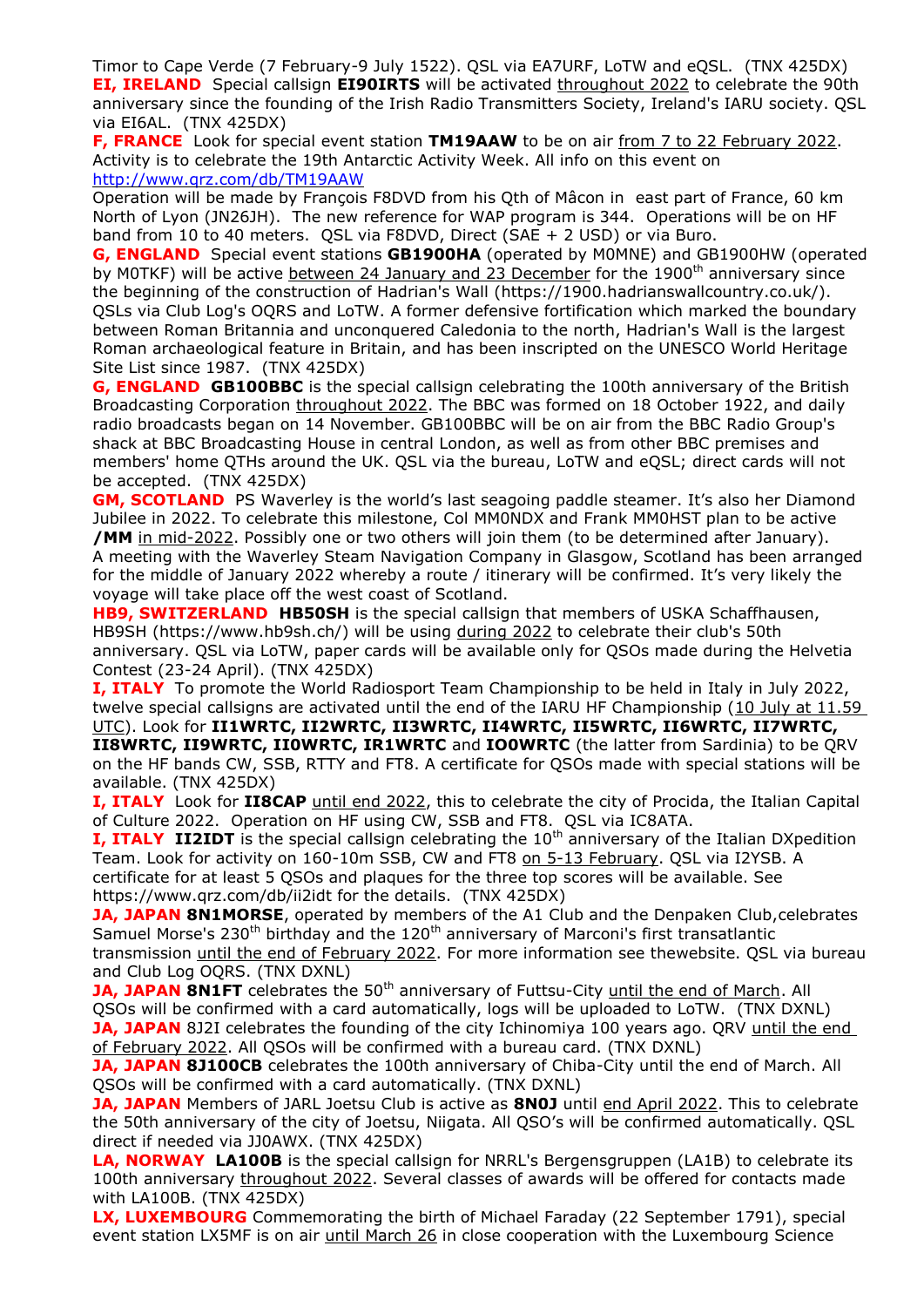Center. QSL via LX1KQ (but all QSOs will be confirmed automatically via the bureau) and LoTW. (TNX 425DX)

**LZ, BULGARIA LZ01MLN** is the special callsign to be used unti end 2022 by the LZ Contest Team to celebrate the 1,000,000th QSO made by the LZ9W Multi-Multi Contest Station (http://www.lz9w.com/). The mark was reached during this year's CQ WW DX SSB Contest. QSL via LZ1PM. (TNX 425DX)

**OH0, ALAND ISL OH0100AX** is for the Alands Radioamatorer (OH0A) to celebrate until 9 June the 100th anniversary of the Aland Islands' selfgovernment from Finland.

The special callsign's suffix is the Internet country code top-level domain of the Aland Islands. (TNX 425DX)

**OH, FINLAND OF60RR** draws attention to the 60<sup>th</sup> anniversary of the steel mill Rautaruukki. QRV until March. QSL via bureau or via OH8DR direct. (TNX DXNL)

**OK, CZECH REPUBLIC** The radio club Chrudim celebrates its 75<sup>th</sup> anniversary with thecallsign **OL75KCR** until the end of the year. QSL via Club Log OQRS. (TNX DXNL)

**ON, BELGIUM** Celebrating the 75th anniversary of UBA (Belgium's national IARU society, established on 25 January 1947), 64 special event stations scattered all over the country will be active until 28 February: **ON75AAA, ON75ACC, ON75ALT, ON75ARA, ON75AST, ON75ATH, ON75ATO, ON75BDX, ON75BTS, ON75BXE, ON75CDZ, ON75CLR, ON75CRD, ON75DIG, ON75DST, ON75EKO, ON75GBN, ON75GBX, ON75GDV, ON75GNT, ON75GTM, ON75HCC, ON75IPR, ON75KSD, ON75KTK, ON75LGE, ON75LIR, ON75LLV, ON75LUS, ON75LVN, ON75MCL, ON75MLB, ON75MWV, ON75NBT, ON75NNV, ON75NOK, ON75NOL, ON75ODE, ON75ONZ, ON75ORA, ON75OSA, ON75OSB, ON75OST, ON75PHI, ON75RAF, ON75RAM, ON75RAT, ON75RCA, ON75RCN, ON75REM, ON75RST, ON75RSX, ON75SNW, ON75TLS, ON75TRA, ON75TRC, ON75TWS, ON75UBA , ON75WLD, ON75WRA, ON75WRC,** 

**ON75WTO, ON75YLC and ON75ZTM**. QSL via Club Log's OQRS (direct or bureau; requests must be sent within 31 March); those who do not use Club Log must go direct to ON9TT (Marc Domen, Ferdinand Coosemansstraat 32, 2600 Antwerpen, Belgium), or request bureau cards by email to uba75qsl@uba.be (uba75swl@uba.be for SWLs). Two series of awards will be available for download, details will be published on <https://hamlog.online/>(TNX 425DX)

**OZ, DENMARK** Radio amateurs around the world can obtain an anniversary award by having contacts using CW, Phone or Digital modes with SES **OZ5ØDDXG** during 2022.

The anniversary callsign may be contacted once a month, on each band and with each modulation type. Each approved contact counts 1 point.

The award can be sent by e-mail (free of charge) or by postal mail for 10 USD. Application is sent to award manager OZ4CG Carsten – *oz4cg@live.dk*

**PA, THE NETHERLANDS** Wino, PA0ABM will be active as **PA75DXCC** from 3 February to 2 August. QSL via Club Log's OQRS, LoTW, eQSL, or via home call. The special callsign celebrates the 75th anniversary of the first post- World War II list of DXCC members, published in the July 1947 issue of QST. (TNX 425DX)

**PA, THE NETHERLANDS** The Dutch city of Leiden will be European City of Science in 2022, and will host a 365-day science festival "for anyone with an inquisitive mind" (https://leiden2022.nl/). Members of VERON Leiden will participate in the event and will be active as **PA22L**. QSL via bureau to PI4LDN. (TNX 425DX)

**SM, SWEDEN** The Skoevde Amateur Radio Club (SARK, SK6EI) celebrates its 50<sup>th</sup> anniversary during 2022 with the callsign **SK50EI**. QSL via bureau, LoTW. (TNX DXNL)

**SP, POLAND** SP2YRY, SP2ZIE, SP2PMW, and SP1NQN, members of the RVG Club, operate as **SN30WOSP** until the end of February, supporting a nationwide charity event. QSL via SP2UUU. (TNX DXNL)

**SP, POLAND** Dominik SQ9ORN, Maciek SP9RBL, Pawel SN9PJ and Thomas SP9TL will be active "out in the field" between 1 January and 14 December 2022, and will operate special callsigns **HF9FIELD** (April, July and October), **SN9FIELD** (February, May, August and November) and **SP9FIELD** (March, June, September and December). QSL via eQSL. A certificate will be available for working the 3 special stations; the details will be published on [https://www.qrz.com/db/HF9FIELD.](https://www.qrz.com/db/HF9FIELD) (TNX 425DX)

**SP, POLAND** Special callsign **SO39SYBIR** will be active until 10 February to promote the newly inaugurated Sybir Memorial Muse- um in Bialystok.QSL via SP4PZM. (TNX 425DX) **SP, POLAND SN0ZOSP** and **SN100ZOSP** celebrate the 100<sup>th</sup> anniversary of the

Association of the Voluntary Fire Brigades of the Republic of Poland until February 5. QSL for SN0ZOSP via SP9ODM, SN100ZOSP via SP9SPJ. (TNX DXNL)

**XE, MEXICO** Zalo/XE3N celebrates the 120th anniversary of Playa del Carmen City Quintana Roo during 2022 with the callsign **6F6F**. QSL via EA5GL, LoTW. (TNX DXNL)

**XE, MEXICO** "90 Years 90 Radio Days" is an operating event for the Federacion Mexicana de Radioexperimentadores (FMRE) to celebrate the 90th anniversary since its foundation (10 January